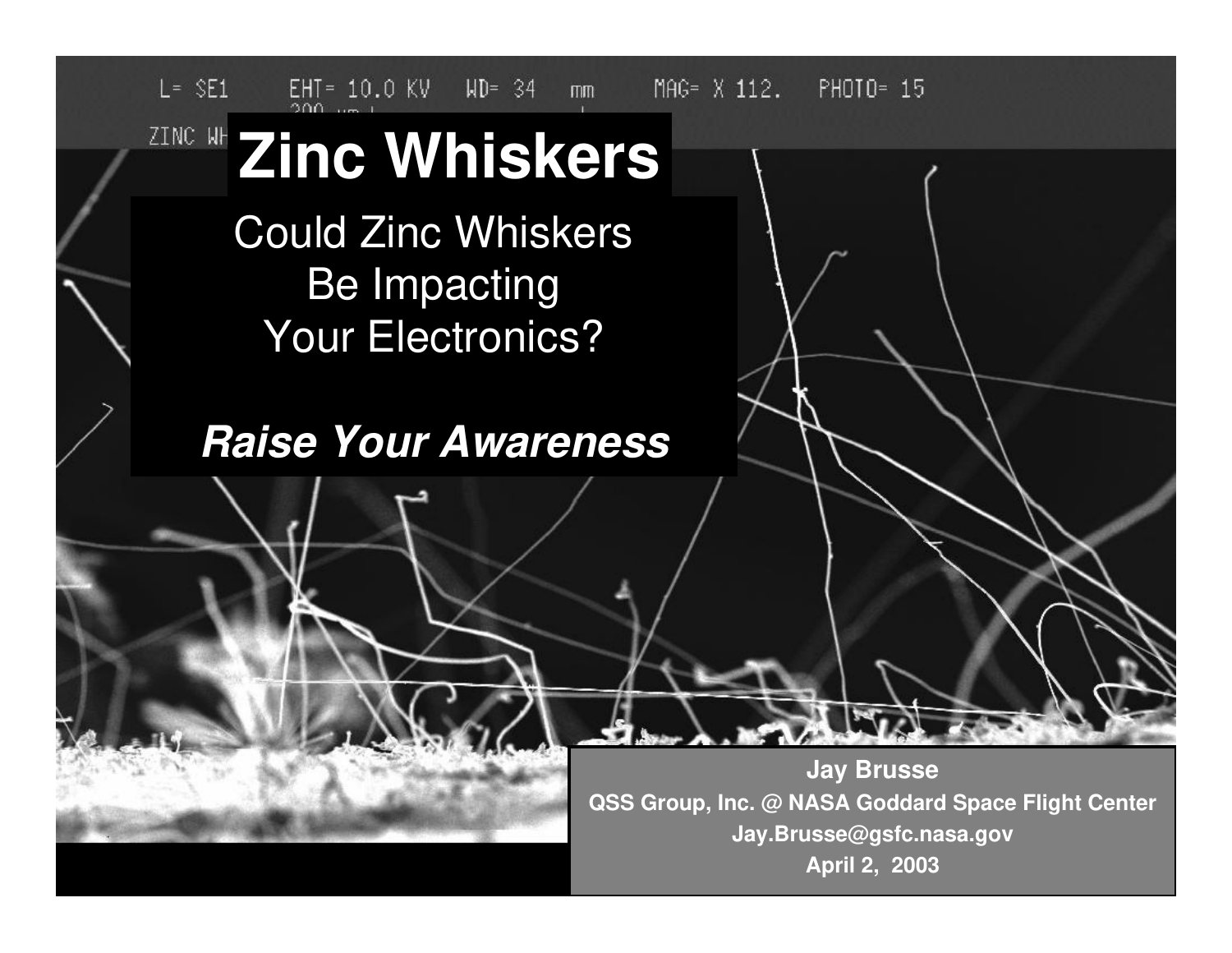$\sim$  /

*In Recent Years "Zinc Whisker" Induced Electrical Short Circuits Have Been Cited as the Root Cause of Costly Computer System Failures World-Wide*

*Zinc whiskers* are tiny conductive filaments of zinc typically less than a *few millimeters (mm) long* and only a few thousandths of a millimeter in diameter. They grow from metal surfaces (e.g., steel) that have been electroplated (galvanized) with zinc for corrosion protection. The growth process consists of an *unpredictable incubation period* (months or perhaps even years) followed by a period of growth at rates *as high as 1 mm/year*.

Zinc whiskers are conductive and therefore they will cause *electrical shorts* if they manage to bridge tightly-spaced electrical conductors. Now that zinc whisker-induced shorts have been so convincingly demonstrated, some former "seemingly inexplicable" shorts are now regarded as explainable as having been caused by zinc whiskers. In recent years many computer equipment failures (servers, routers, switches, etc.) ranging from *nuisance glitches to catastrophic system failures* have been attributed to zinc whiskers. A search of the web shows that the most often reported source for zinc whiskers is the bottom surface of *zinc-plated raised ("access") floor tiles* commonly used in computer room construction. Other sources of zinc whiskers include zinc-plated floor supports/rails, computer equipment racks and hardware such as screws, nuts, washers and bus rails.

Zinc whisker sources on the underside of floor tiles are a long distance from electronic equipment in floor racks. However, experience demonstrates that whiskers are broken free during floor-bumping activities including construction and maintenance, and become entrained in the air flow used for cooling, and then deposit into the distant electronic equipment, as well as into people's lungs.

*Sometimes Zinc Whiskers find their way INSIDE equipment cabinets.*



*Read on to Raise Your Awareness about Zinc Whiskers…*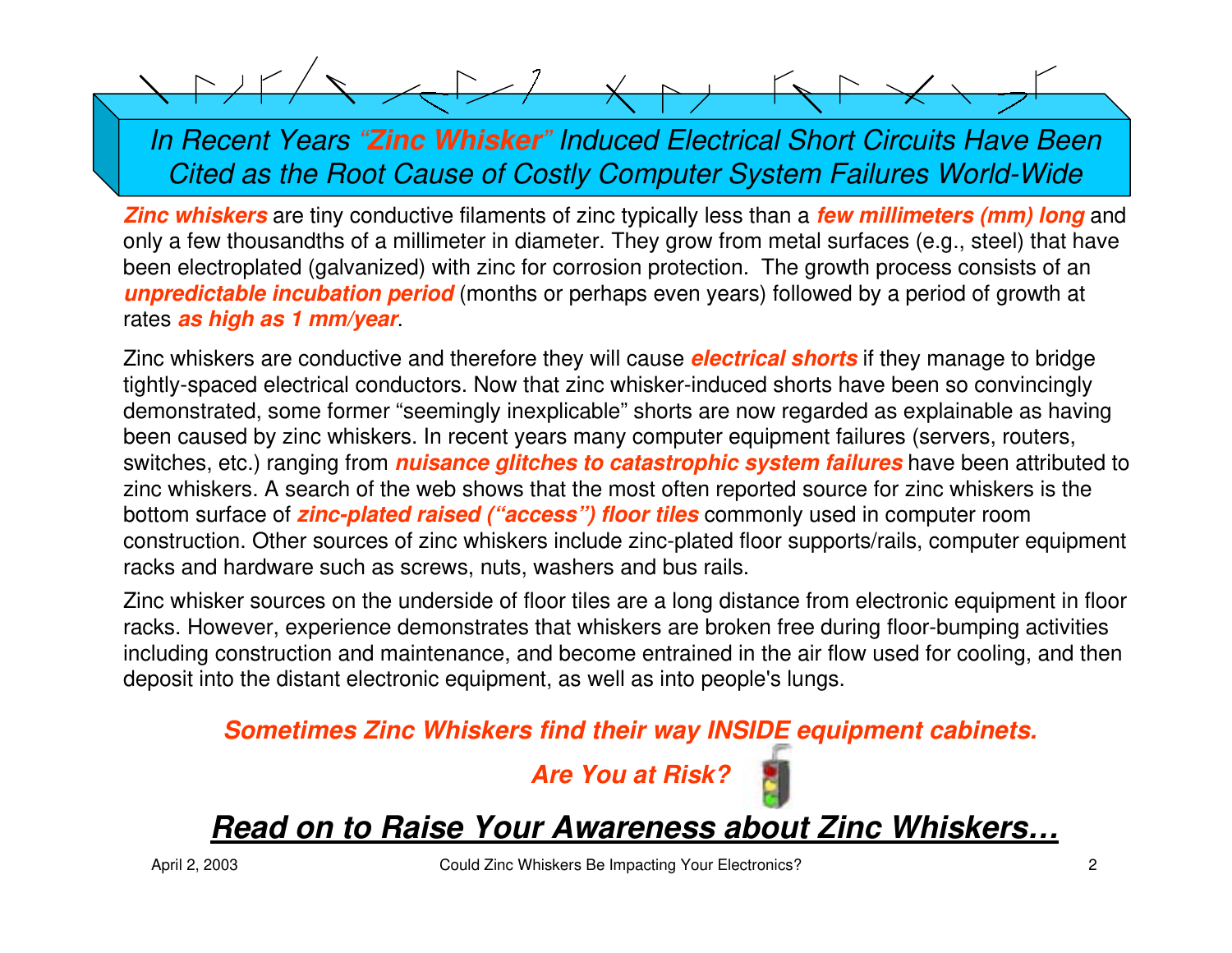# Zinc Whisker: Facts & Attributes

- Zinc Whiskers are NOT a newly discovered phenomenon They were first reported in the 1940s!!!
- Physical Attributes (typical)
	- **Length:** a few millimeters or less
	- **Diameter:** a few microns (thousandths of a millimeter)
	- *Shapes:* straight or kinked filaments, nodules
	- *Texture:* fluted and/or striated along axis of growth
	- **Conductive:** can carry tens of milliamperes before melting
- Growth Behavior
	- **Mechanism of Growth:** UNCONFIRMED, as is also the case for tin whiskers. However, the most plausible mechanism for tin whiskers is that they grow to relieve compressive stress within the film, and that may be the case also for zinc whiskers
	- *Incubation:* ranges from days to *years*
	- *Growth rate:* typically less than 1 mm/year
- Failure Modes:
	- **Intermittent Shorts** if available current > tens of milliamperes
	- *Permanent Shorts* if available current < tens of milliamperes
	- **Metal Vapor Arcs** initiated in vacuum when V > dozens of volts and I > tens of Amperes. Such arcs are capable of sustaining *HUNDREDS of AMPERES*

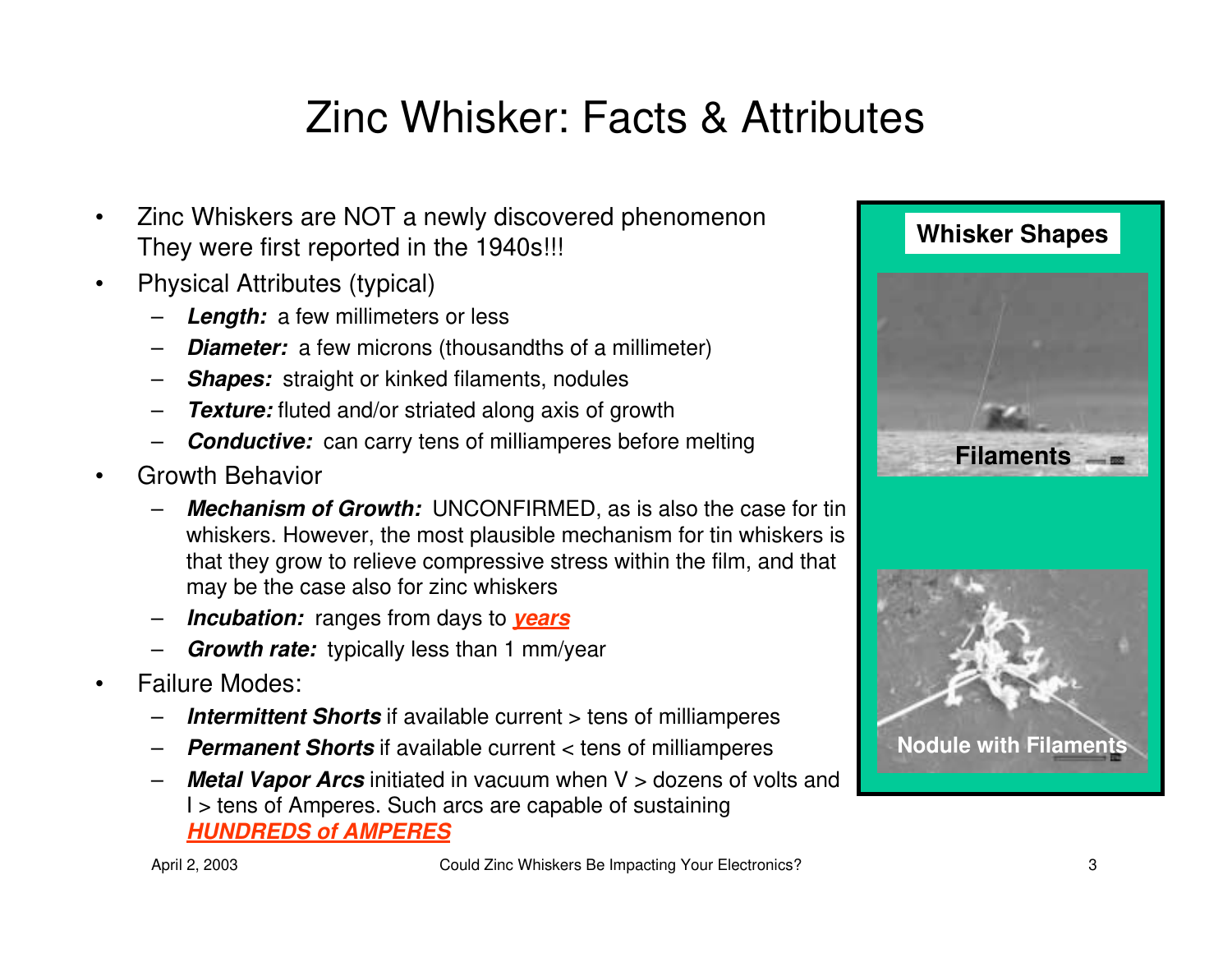## **Some Sources of Zinc Whiskers**

*Metals Electroplated with Zinc*

- **Mechanical Hardware**
	- **Nuts**
	- **Screws**
	- **Washers**
- **Equipment Racks**
	- **Cabinets**
	- **Chassis**
	- **Bus Rails**

# • *Access Floor Tiles*

April 2, 2003 **Could Zinc Whiskers Be Impacting Your Electronics? CALL 2003 April 2, 2003 April 2, 2003**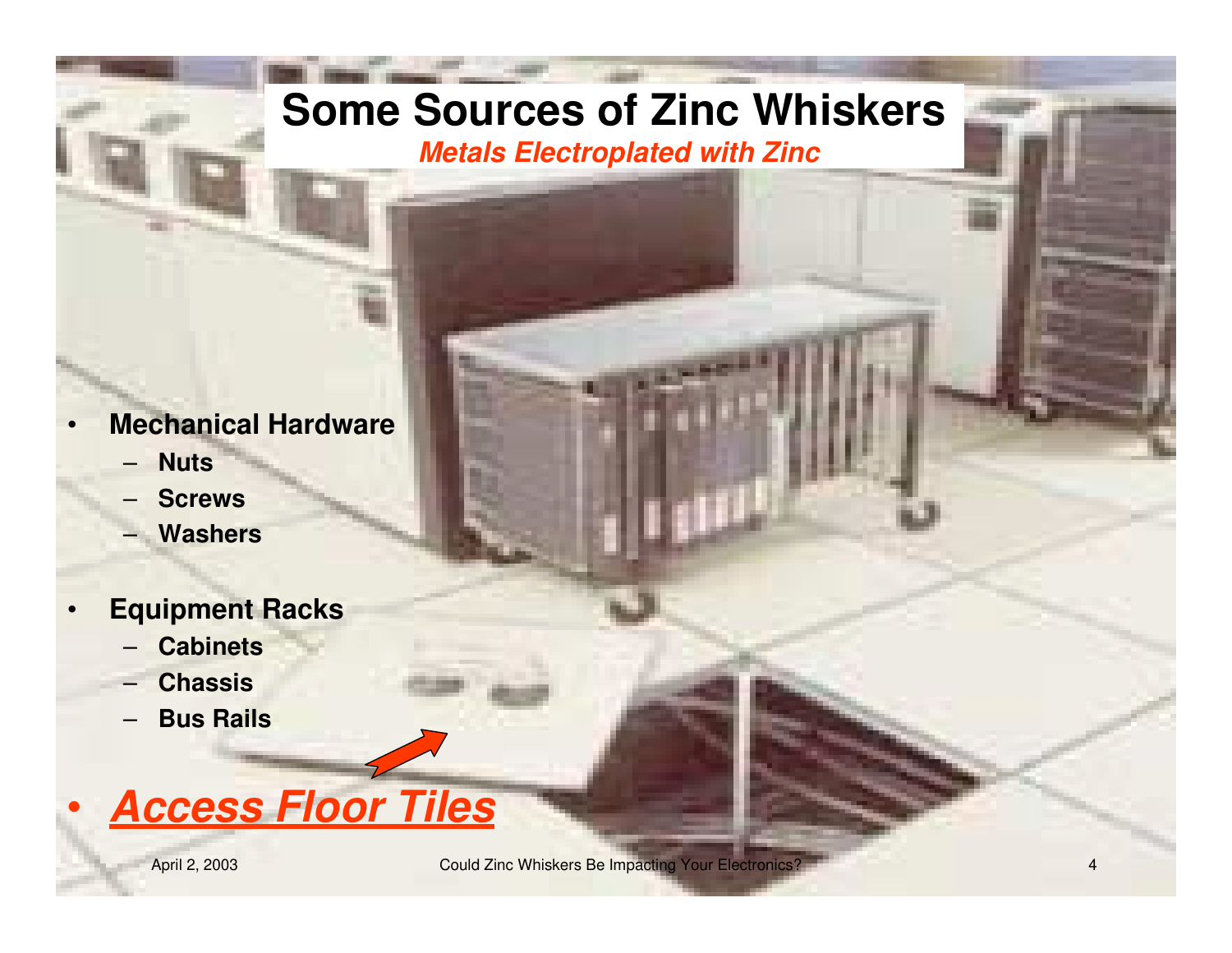#### **Access Floor Structure**

**Floor Tile** *Vinyl Top Surface*

> **Support Rails** *(Zinc-Plated)*

**Zinc-Plated Steel** *Attached to Floor Sides and Bottom*

> **Pedestal** *(Zinc-Plated)*

- **"Access Flooring" raises the floor above the foundation via support rails and pedestals. This design affords substantial benefits for computer rooms including:**
	- **Accessible, yet hidden routing for cable and duct work**
	- **In some cases, the air "plenum" itself may be used for forced air cooling**
	- **Static dissipative materials reduce electrostatic discharge events**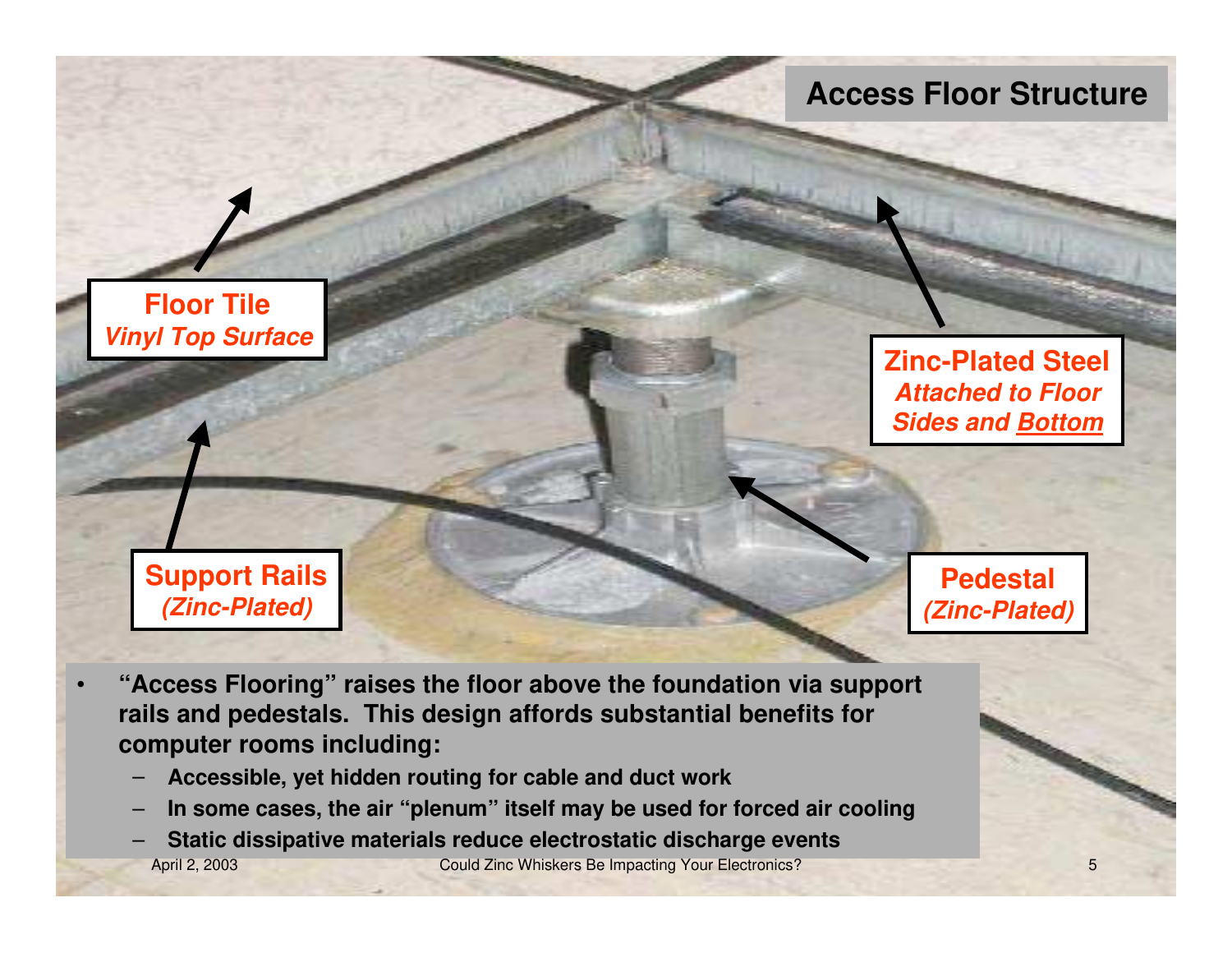## One Type of Access Floor Tile Susceptible to Zinc Whiskers

~ 1mm Thick Sheet of Steel Electroplated with Zinc Glued to Wood Core Fiber Board

1" Thick Wood Core

• **In this Image a Chisel and Sheet Metal Cutters were Used to Separate the Zinc-Electroplated Steel Understructure from the Wood Core. This process was Done CAREFULLY in Order to Collect Samples Suitable for Microscope Inspection to Document** *Incredible Zinc Whisker Growths*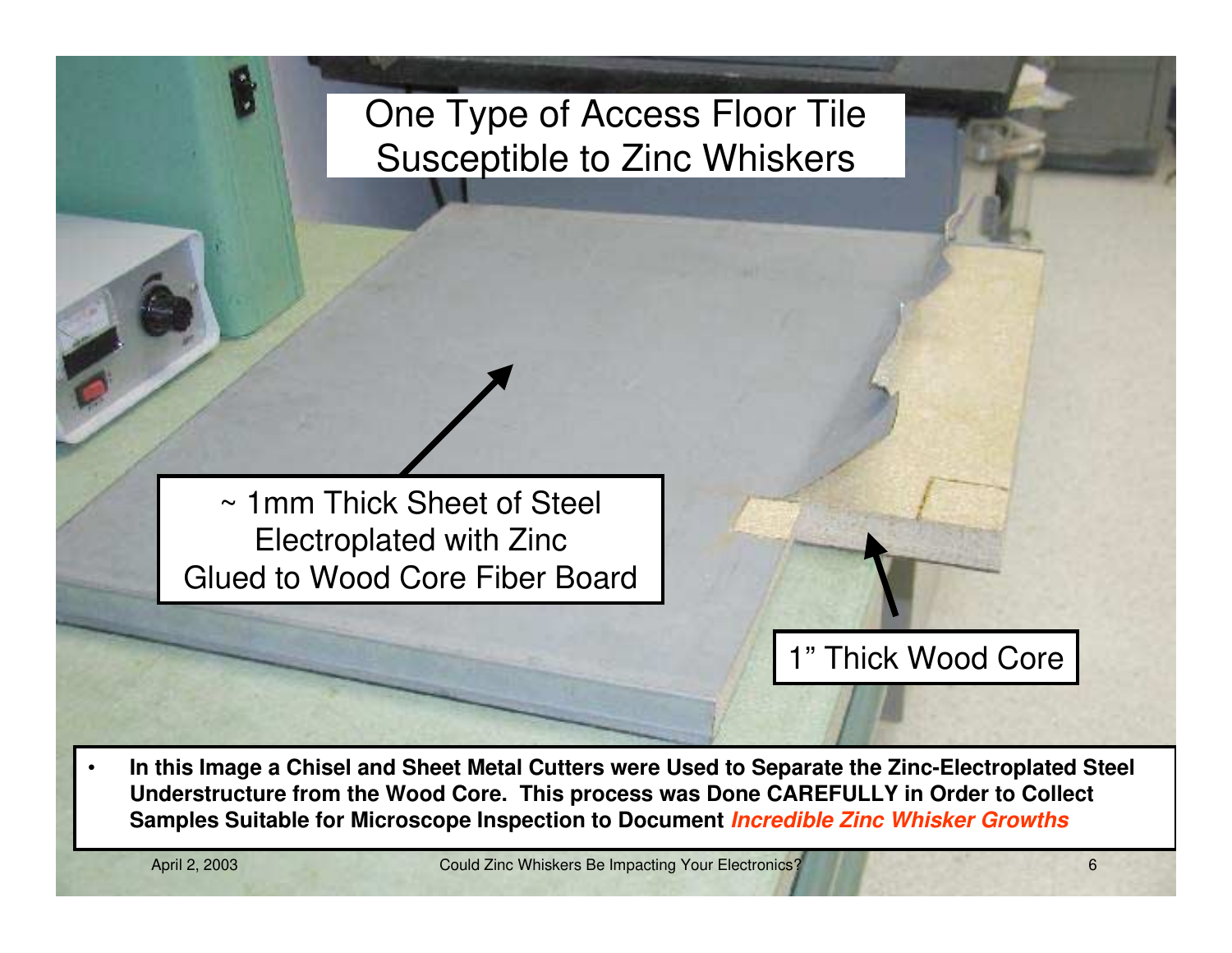#### "Naked Eye" Whisker Inspection

- **Seeing Zinc Whiskers with the Naked-Eye Can be** *EXTREMELY DIFFICULT*
- **Some Suggestions for Initial Inspection** *URGENT! Perform Inspection OUTSIDE of Areas where Sensitive Computer Equipment is Operated*
	- **Select Floor Tiles that are Unlikely to have been Removed Recently for Access/Maintenance**
	- **CAREFULLY Remove Floor Tile so as NOT to Disturb/Remove Potential Whiskers**
	- **Place Floor Tile with Metal-Side UP. If tile has been placed metal side down, then whiskers will be squashed**
	- **Dim "ambient" light (If Possible)**
	- **Shine a bright light (laser pointer is also very effective)** *PARALLEL* **to floor surface**
	- **Inspect with eye** *PARALLEL* **to floor surface**
	- **If Whiskers are present, you are likely to see "sparkling" hairs on the surface**
	- **Blowing GENTLY across the surface may enhance inspection as whiskers will move and twinkle in the light**



This inspection technique does NOT guarantee Whisker Detection

**Dust-Like Appearance on Surface is Actually Zinc Whisker Infestation (Difficult to Photograph without Microscopy)**

**CAUTION: The potential health hazards from exposure to zinc in the form tiny whisker-like filaments is NOT KNOWN to this author. Therefore, appropriate protective measures are encouraged to minimize human exposure. Consult occupational health experts for guidance.**

April 2, 2003 **Could Zinc Whiskers Be Impacting Your Electronics?** 7 **7**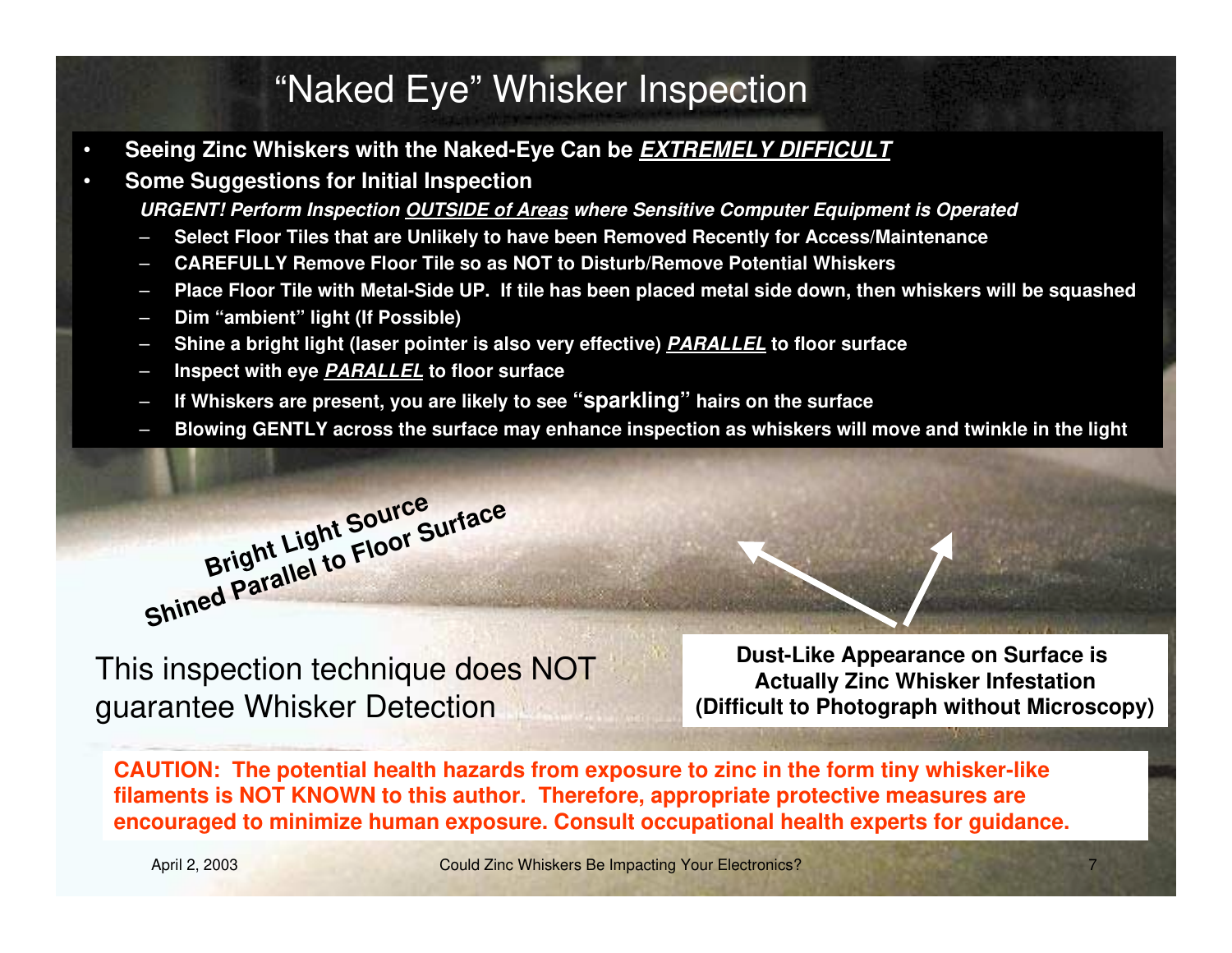## **Zinc-Plated Steel Removed from Access Floor Tile**



**Sample Has Been Mounted to an** *Aluminum Stage* **Using Double-Sided Conductive Tape to Facilitate Optical and Scanning Electron Microscope Inspection**



April 2, 2003 Could Zinc Whiskers Be Impacting Your Electronics? 88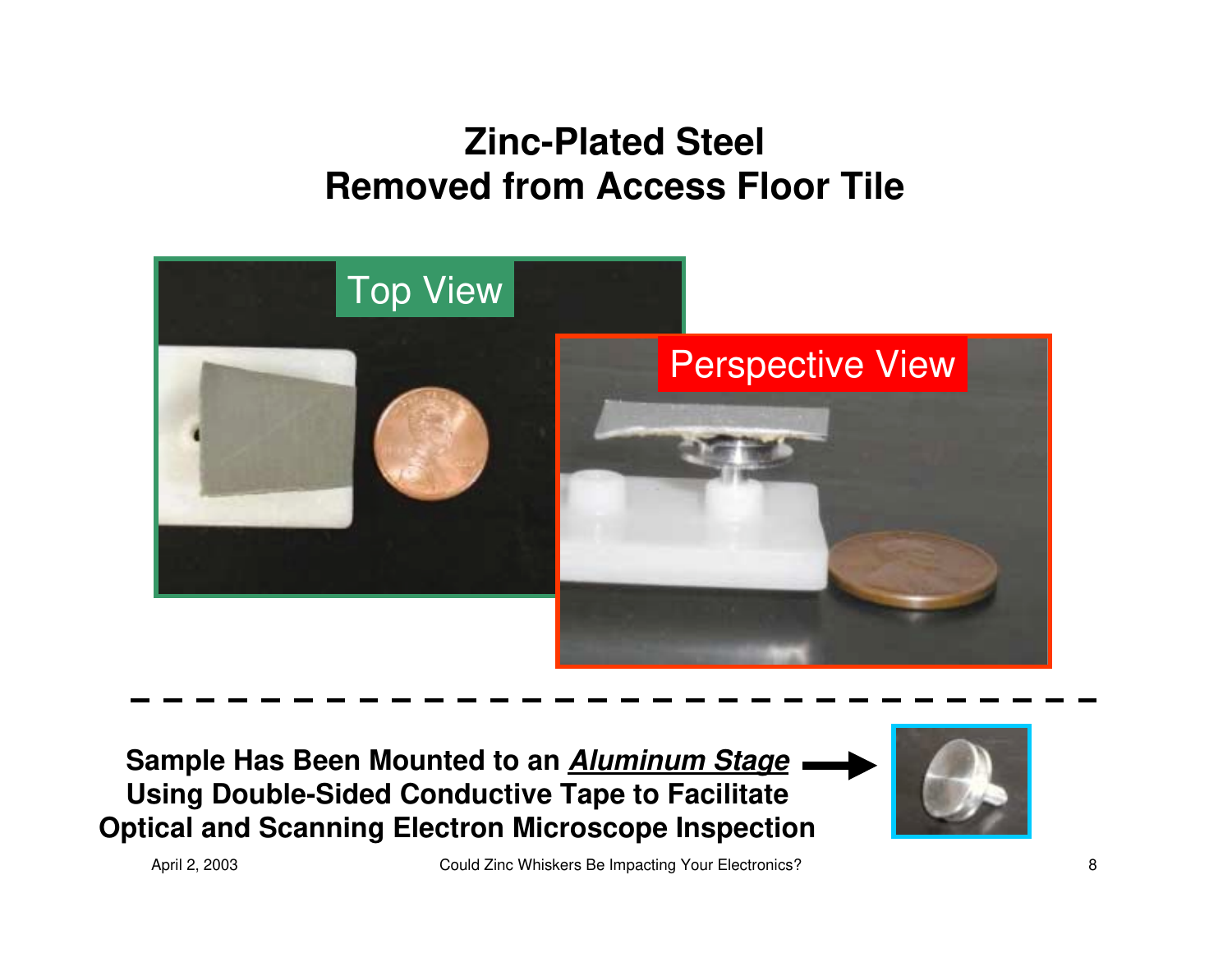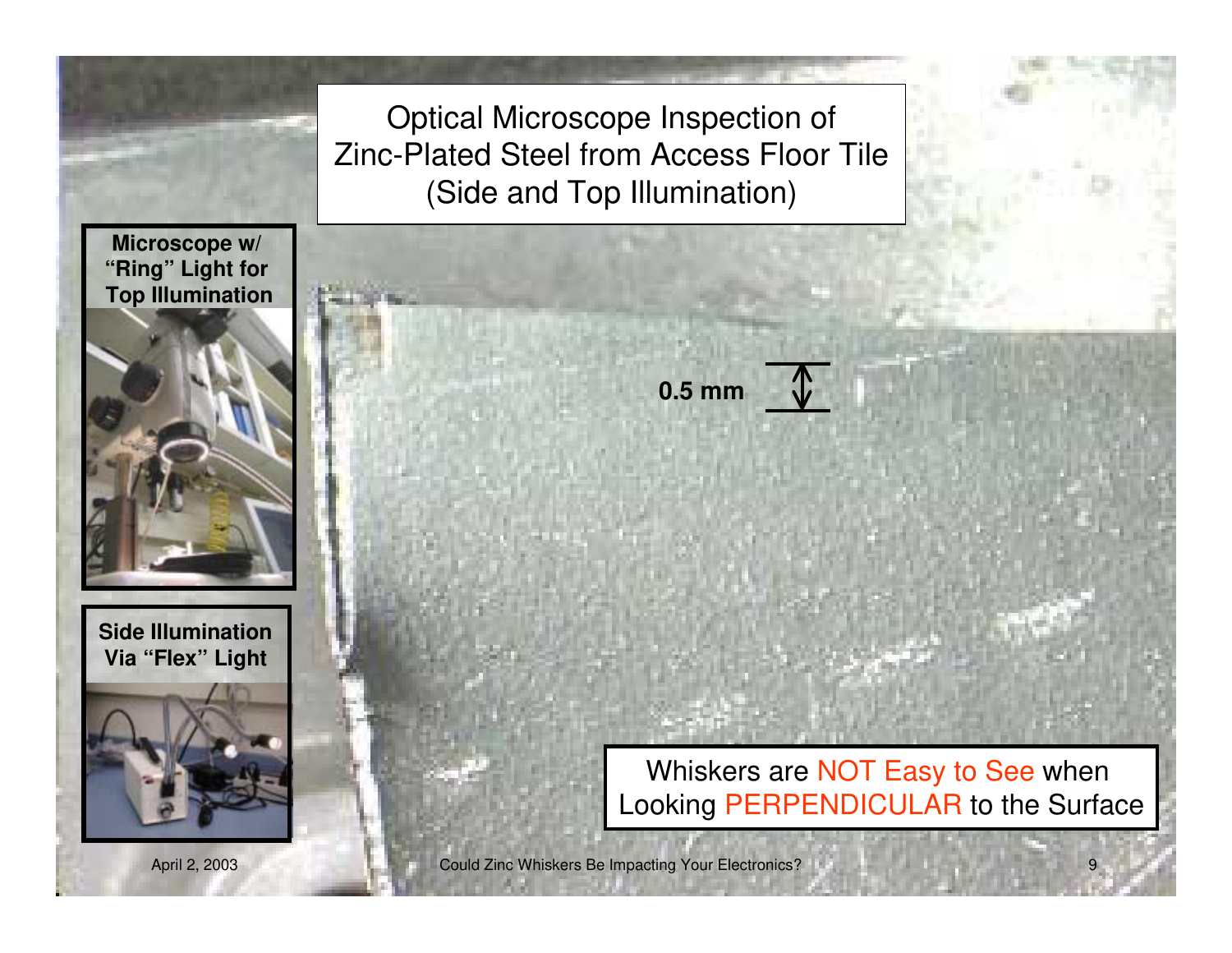Optical Microscope Inspection of Zinc-Plated Steel from Access Floor Tile (Side Illumination ONLY)

#### $\blacksquare$ Light Source

Whiskers are NOT Easy to See when Looking PERPENDICULAR to the Surface

**0.5 mm**

April 2, 2003 **Could Zinc Whiskers Be Impacting Your Electronics?** 10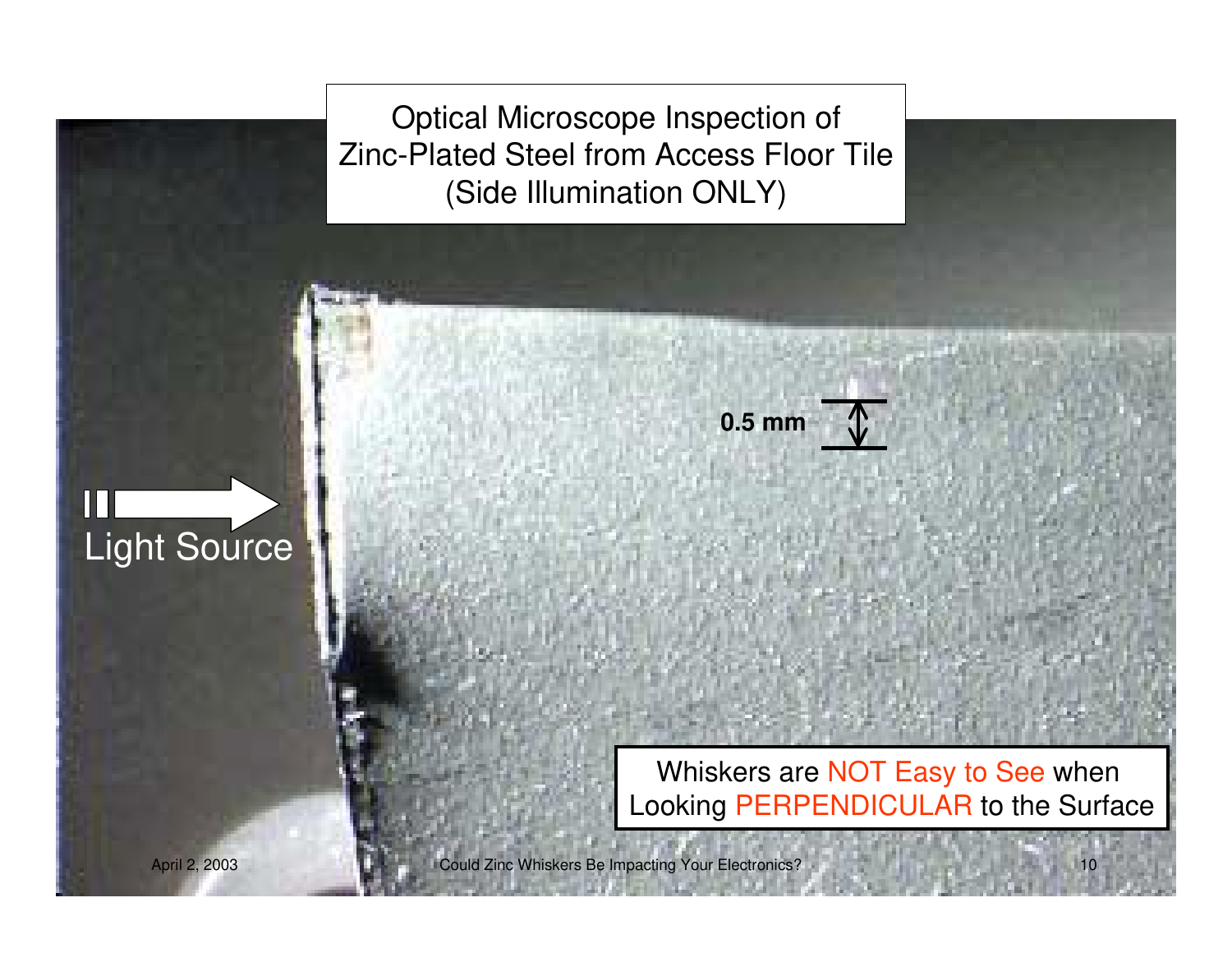TILTING Specimen to Look PARALLEL to Surface (Top Illumination - "Ring" Light ONLY)

"Ring" light Illuminates the "Background" as well as the Specimen. Too much "reflection" from the background OBSCURES whisker detection

**0.5 mm**

Whiskers are STILL NOT Easy to See Because the Background is Reflecting Back Too Much Light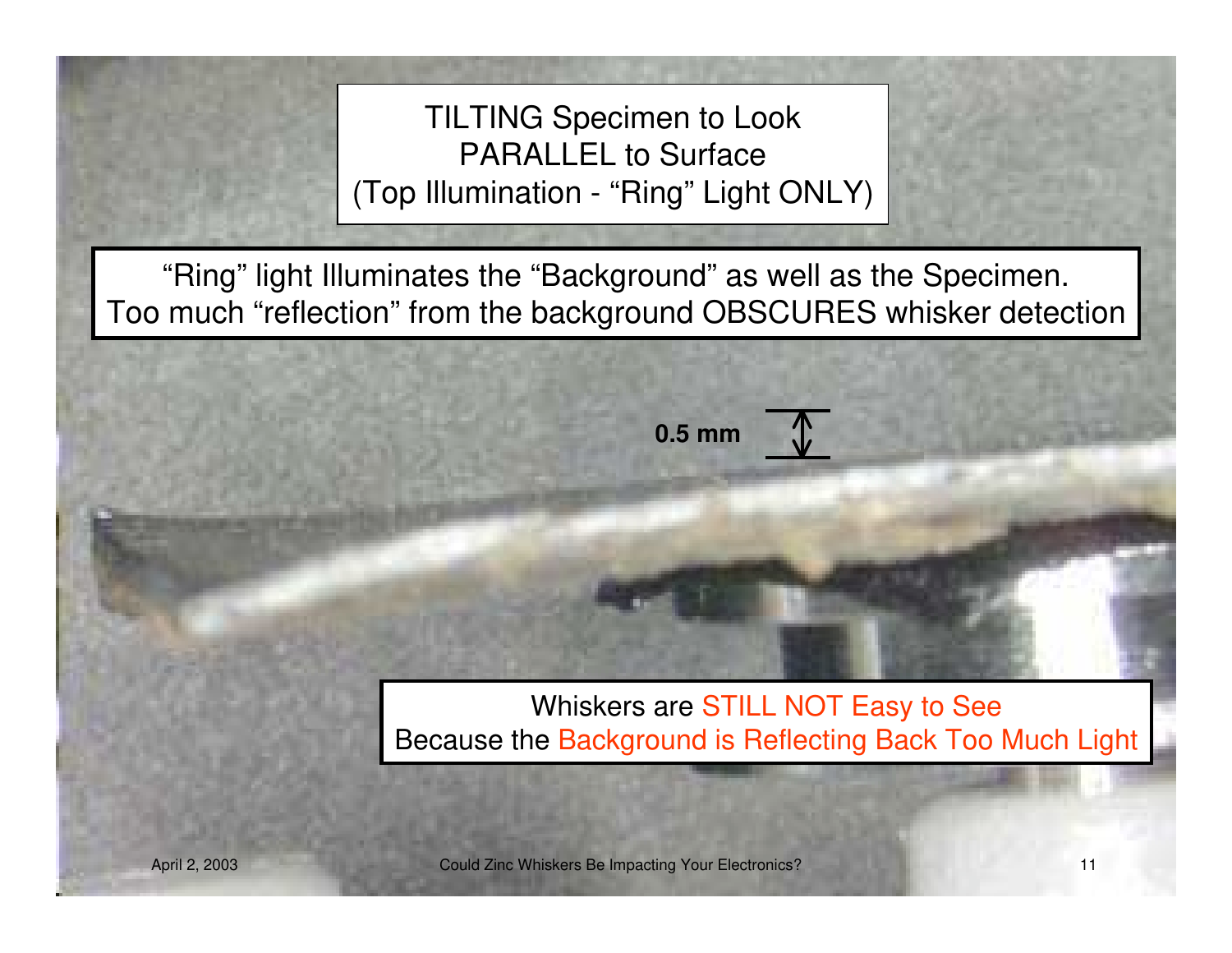TILTING Specimen to Look PARALLEL to Surface (SIDE "flex light" Illumination ONLY)

**AHA!! There they Are. Side Illumination provides better view due to improved contrast against background. A Dark Backdrop is Very Helpful**

**0.5 mm**

Looking **PARALLEL** to the Floor Surface with this lighting and angle of inspection illuminates the whiskers without illuminating the Background which could "hide" the whiskers

Light Source

April 2, 2003 **Could Zinc Whiskers Be Impacting Your Electronics?** 12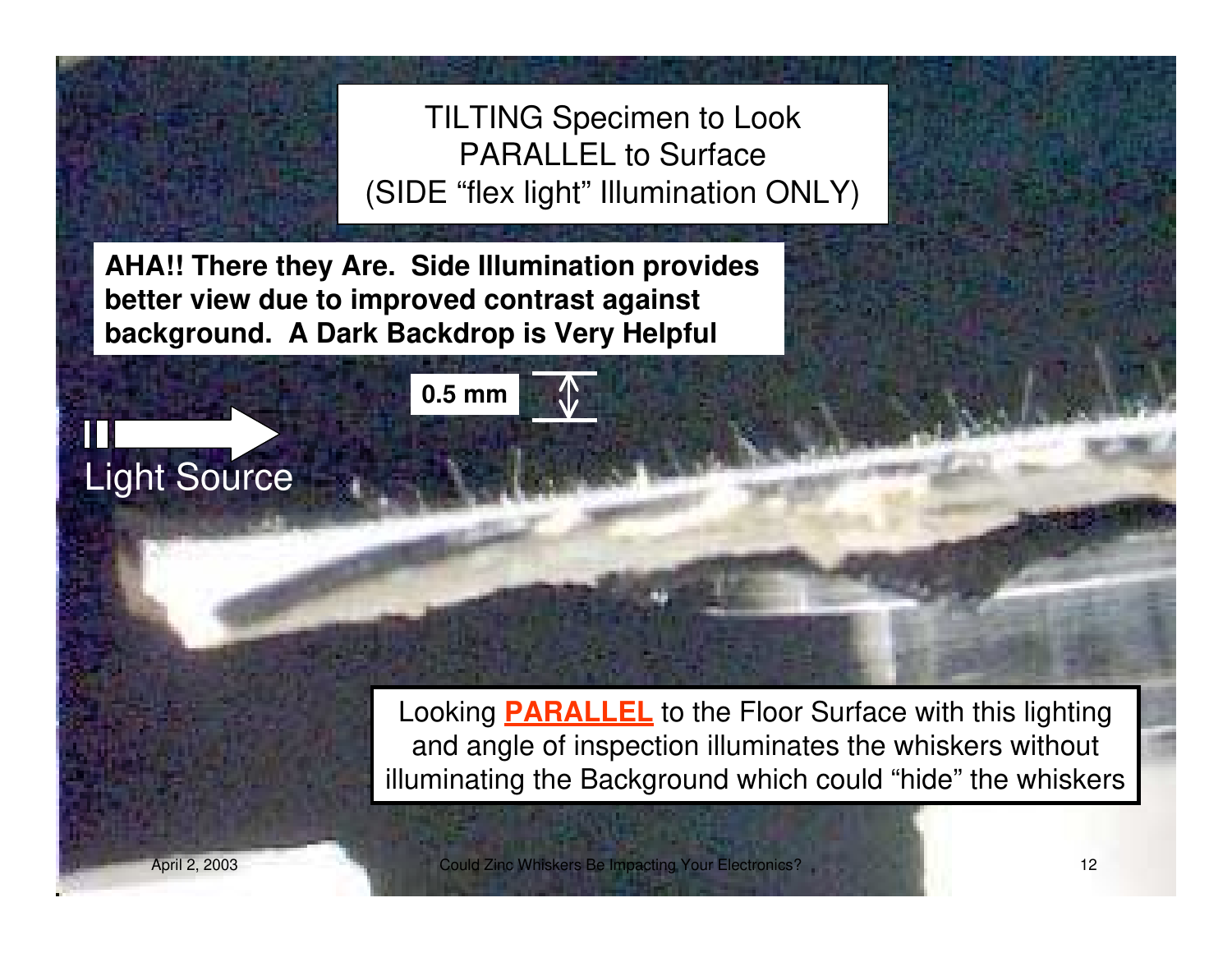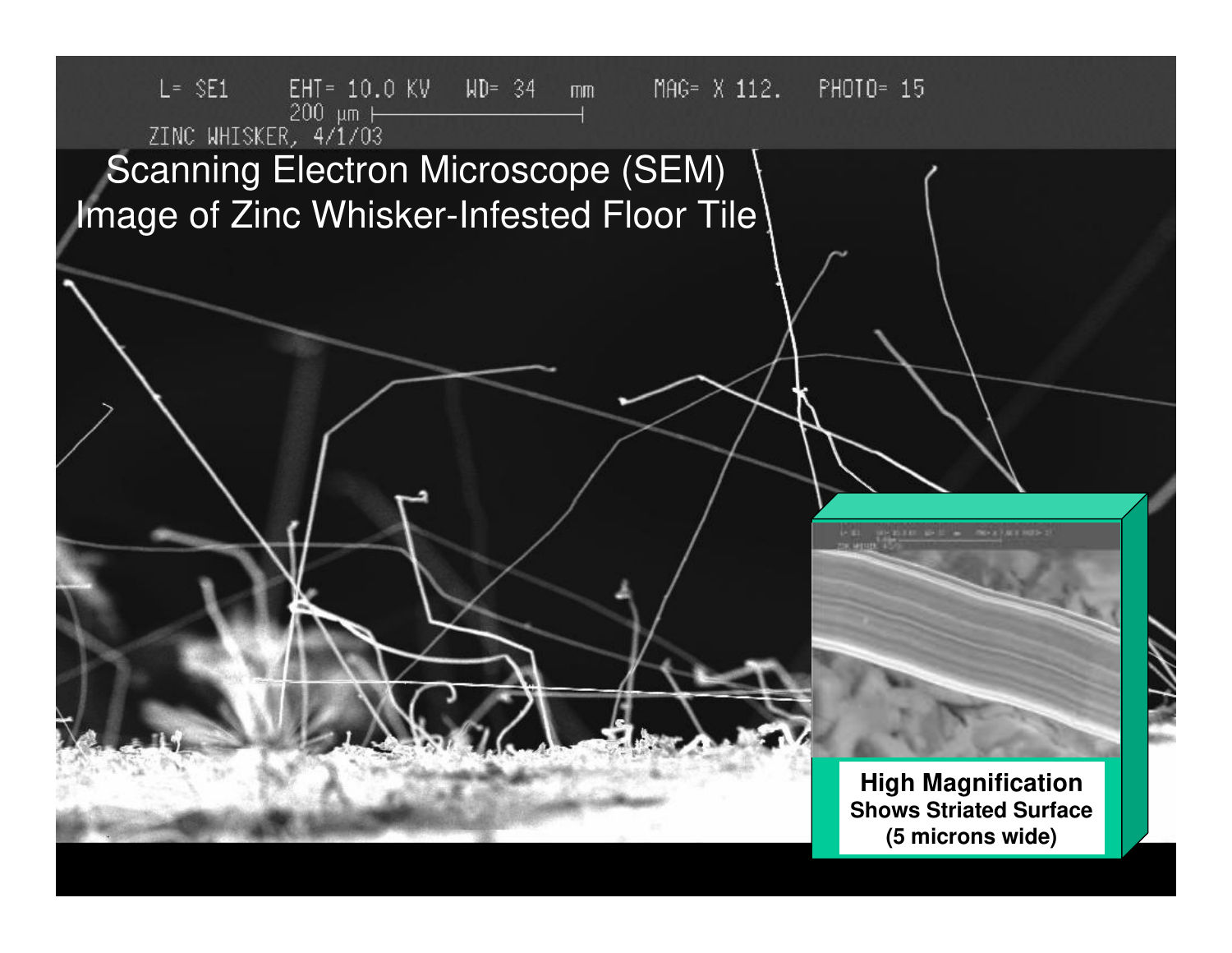# Why Zinc Whisker Concerns Now?

*FACT: Zinc Whiskers were first reported in the 1940s!*

*QUESTION: Why are we "Rediscovering" Zinc Whiskers in the 21st Century?*

#### *ANSWER: Many Factors Combine to INCREASE Risk of Whisker Problems*

- *Miniaturization of Electronic Circuits*
	- Reduction in spacing between conductors NOW makes the same old whiskers a hazard.
	- Former electronics used distinctly wider spacing which these whiskers could not bridge
- *Reduction of Circuit Voltages and Currents in Many of Today's Electronics*
	- Available circuit voltage may be insufficient to melt whiskers --> PERMANENT short circuits
- *TIME!!!*
	- Many Computer Room Floors and Equipment Racks are now 10, 20, 30 YEARS Old... Thus where zinc-plated hardware is in use, whiskers have had sufficient time to grow in potentially hazardous quantities and lengths
- *More Frequent System Upgrades*
	- Replacement of "older" computer servers, routers etc. involves construction in the computer room which may lead to generation of conductive whisker debris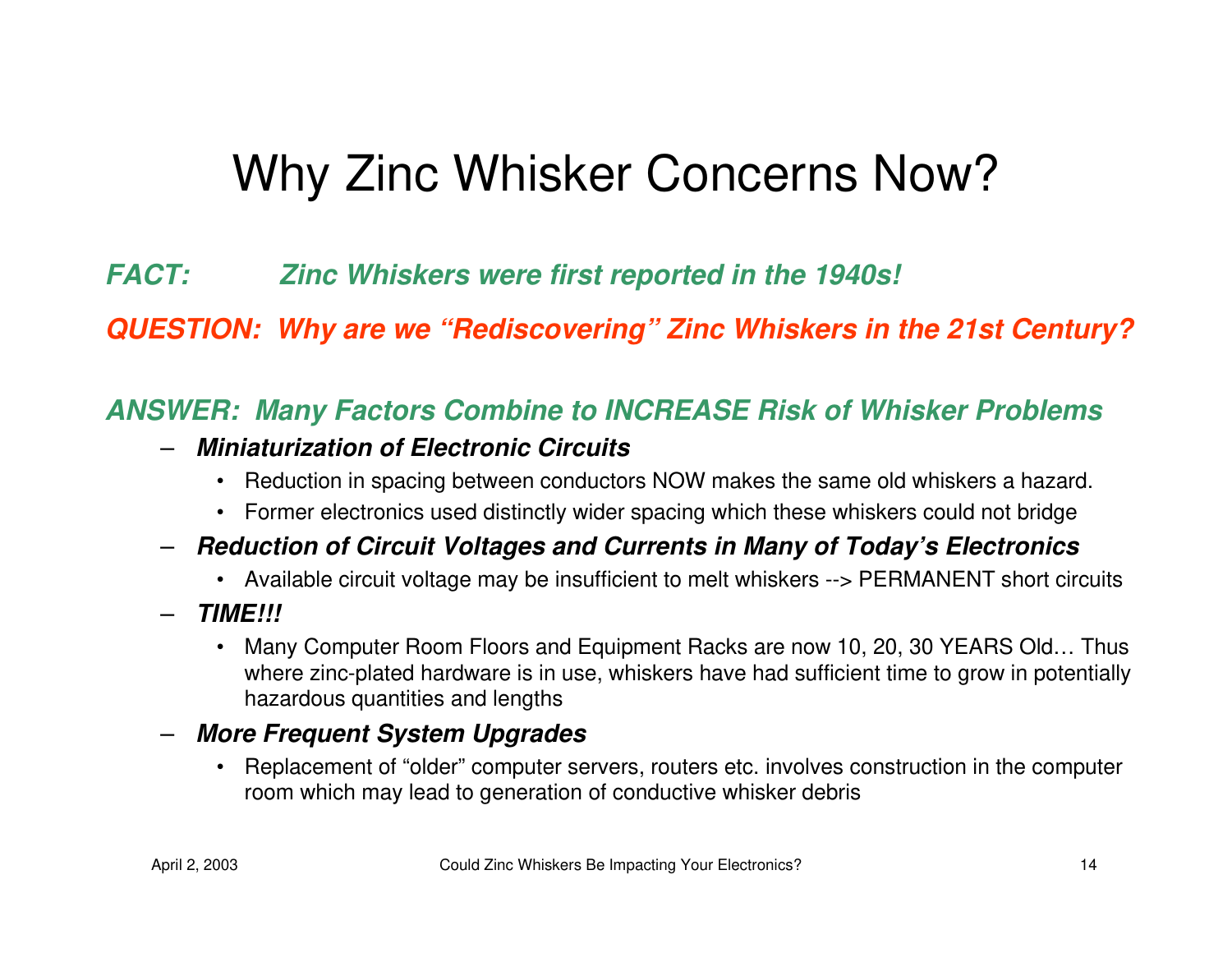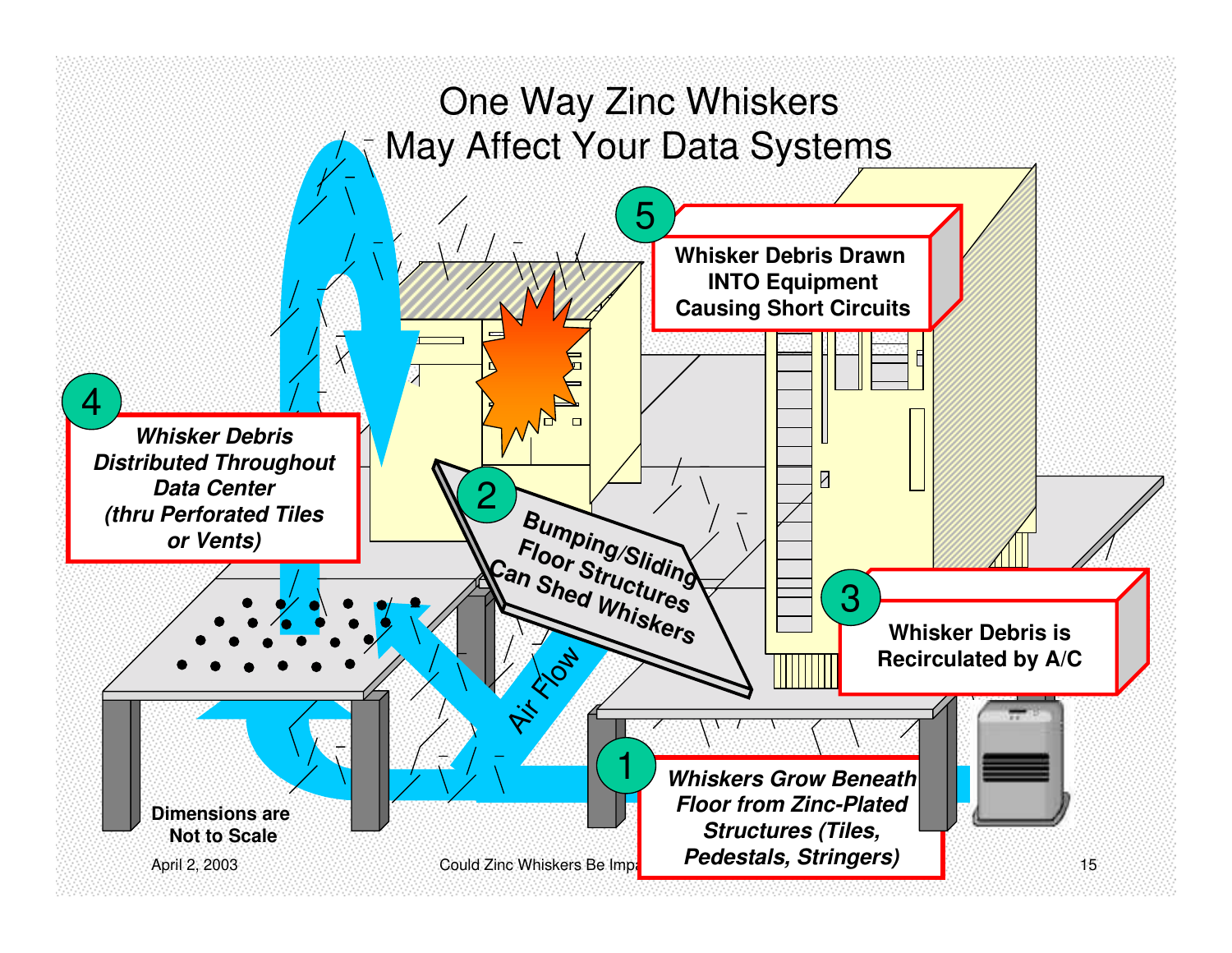## Example of Zinc Whisker-Induced Failures

#### **Background**

- **Affected User: Library Computer Data Center**
	- **Library Materials Database**
	- **Customer Information Database**
	- **Local Internet Service Provider (ISP)**
- **Most Plausible Root Cause of Failure**
	- **Thousands of ZINC Whiskers (some >2 mm long) Inadvertently scattered about room during Construction project**
	- **Whisker debris recirculated into computer servers and routers via A/C and cooling fans**
	- *Whisker debris created short circuits*
- **Source of Zinc Whiskers**
	- *Zinc-Plated Access Floor Tiles*
	- **Floor Installed ~20 Years Before Failures**

#### *IMPACT*

- **10 Catastrophic Server Failures in 2 - 3 months**
	- **Power Supply Shorts**
	- **~\$20k/each**
	- **~12 Catastrophic Router Failures in 18 months**
		- **\$0.5k \$1.5k/each**
- **Major Disaster Recovery Project**
	- **~\$100k Floor Reconstruction + Equipment Tear Down/Cleanout**
- **System DOWN-TIME!!!**

April 2, 2003 Could Zinc Whiskers Be Impacting Your Electronics? 2003 16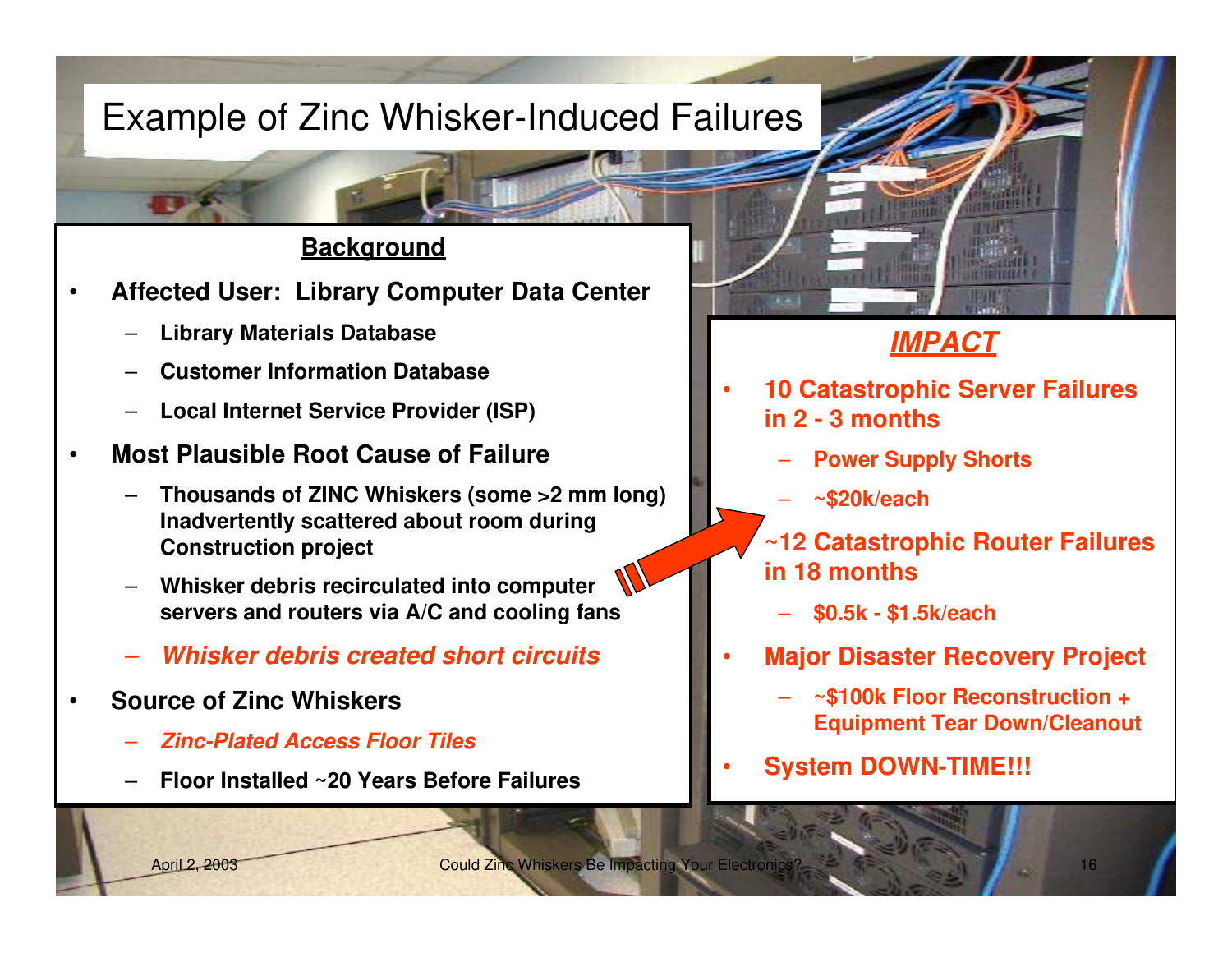# Raise Your Awareness

- *Zinc Whiskers Have Caused Extensive Failures to Electronic Systems*
	- Potential "Health" Hazard from Breathing Zinc Whisker Debris is Unknown. However, there is a general understanding that needle-shaped particulate material can present a special hazard to lungs regardless of material. Occupational Health experts should be consulted for guidance on appropriate protective measures as required.
- Problem Experiences are on the Rise as Some Previously Inexplicable Failures are Now Being Recognized as Zinc Whisker-Induced Short Circuits
- Detection and Mitigation is Difficult
	- Detection Frequently Requires Trained Expertise, But User-Inspection is Possible with Proper Precautions
	- Mitigation Strategies Often Involve COMPLETE Removal and Replacement of Floor Tiles, Support Structure, Equipment Racks, etc.
	- *Prominent Computer Suppliers have Contracted with a Network of "Disaster Recovery" Companies to Help Diagnose & Root Out Zinc Whisker Contamination*
- The Problems You've Been Experiencing May Be Lurking Under Your Feet or Inside Your Equipment Racks… *ZINC WHISKERS*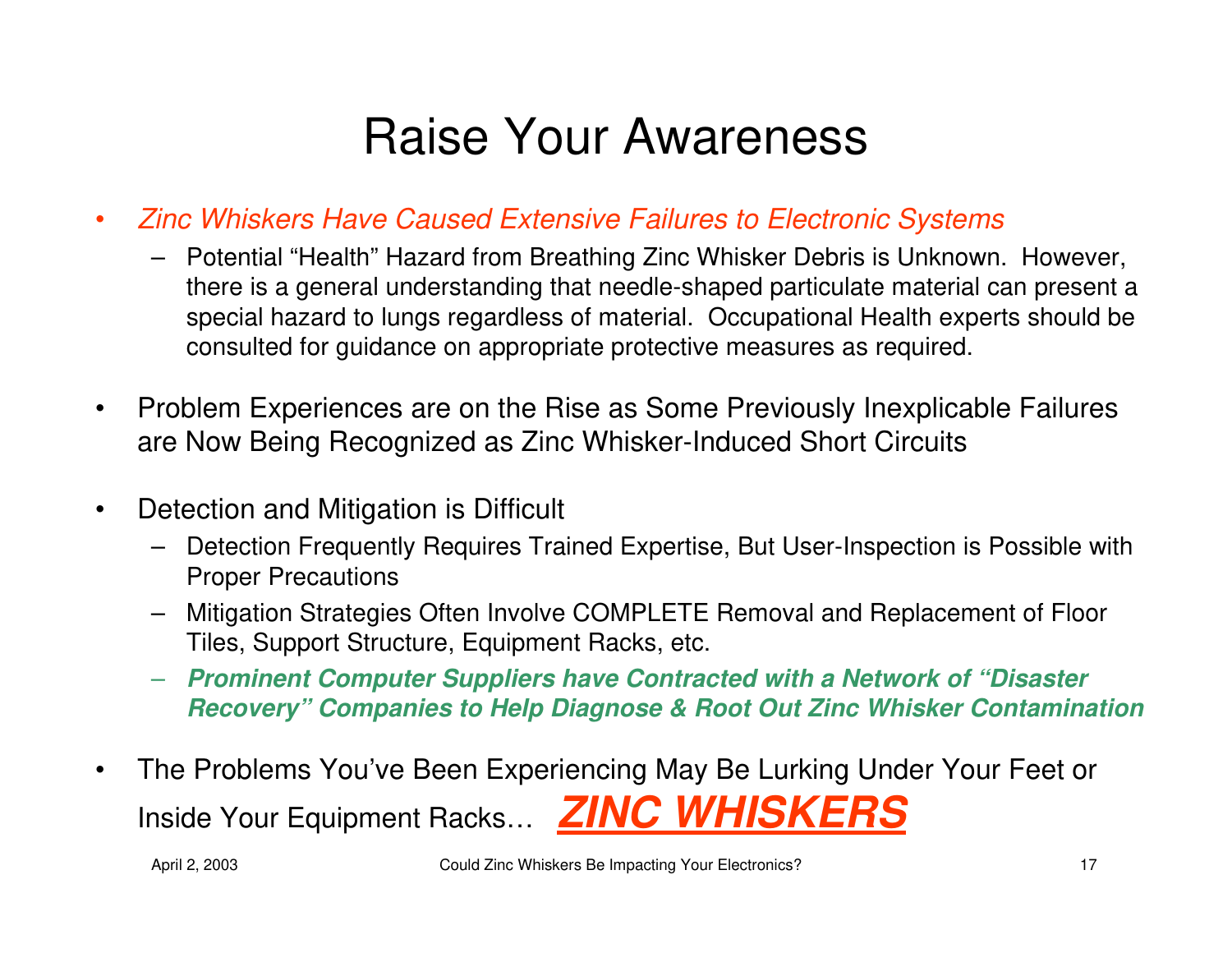**Zinc Whisker References**

# *http://nepp.nasa.gov/whisker*

 $-15x$ 

#### **NASA Goddard Space Flight Center**

**Tin Whisker Homepage** 

(And Other Metal Whiskers)

| Home             | <b>Basic Info/FAQ</b> | <b>Photo Gallery</b>        | <b>Video Gallery</b> | <b>GSFC Experiments</b> | <b>Literature References</b> |
|------------------|-----------------------|-----------------------------|----------------------|-------------------------|------------------------------|
| Whisker Failures | Whisker Anecdotes     | <b>Other Metal Whiskers</b> | <b>Related Links</b> | What's New              | Contact Us                   |

#### Tin Whisker Growing from Pure Tin Plated Relay Terminal **Hot Topics** -G. Galyon, "Annotated Tin Whisker Bibliography", NEMI Pub., pp 1-21, Feb. 2003 - D. Romm, "Whisker Evaluation of Tin-Plated Logic Component Leads", Texas Instruments App Note SZZA037A (Feb 2003) - G. Davy, "Relay Failure Caused by Tin Whiskers", Oct. 2002 - More Links to Technical Papers Added (Dec 2002) • GE Power Management, "Technical Service Bulletin: Tin Whiskers in MOD10 Relays", March 27, 2000 C. Stevens, "Relay Failures Induced by the Growth of Tin Whiskers: A Case Study", IEEE Boston Reliability Chapter 38th Annual Spring Reliability Symposium, May 16. 2001 S. Tucker, "What Nasty Little Things are Lurking Inside Your Data Center?", Unisys Motion depicted in this image is for simulation purposes only World Monthly, November 2002 • B. Dunn, "Mechanical and Electrical Characteristics of Tin Whiskers with Special Reference to Spacecraft Systems," European Space Agency (ESA) Journal, 12, pp. **Photo of the Month** 1-17, January 14, 1988. November 2002: B. Dunn, "A Laboratory Study of Tin Whisker Growth", European Space Agency (ESA) Tin Whiskers Growing INSIDE of Hermetically Sealed Relay STR-223, pp. 1 - 50, September 1987. See Also the Video of these Whiskers Moving Due to Gentle Air B.D. Dunn, "Whisker Formation on Electronic Materials", ESA Scientific and Currents Technical Review, vol. 2, no. 1, pp. 1-22, 1976. - NEW Tin Whisker Videos (Nov 2002) Tin Whisker Motion Due to Minor Air Currents 國 Tin Whisker Growth Kinetics Photos of Relay with Tin Whiskers INSIDE Package (Nov 2002) Tin Whiskers: Attributes & Mitigation (Slides) CARTS Europe (Oct. 2002) Whisker Observations on Pure Tin-Plated Ceramic Chin Canacitors Technical Paper (SUR/FIN Conference, June 2002) April 2, 2003 Could Zinc Whiskers Be Impacting Moun Electronics? 18<br>日息 2 回信 Document: Done (1.21 secs) 1999年10月10日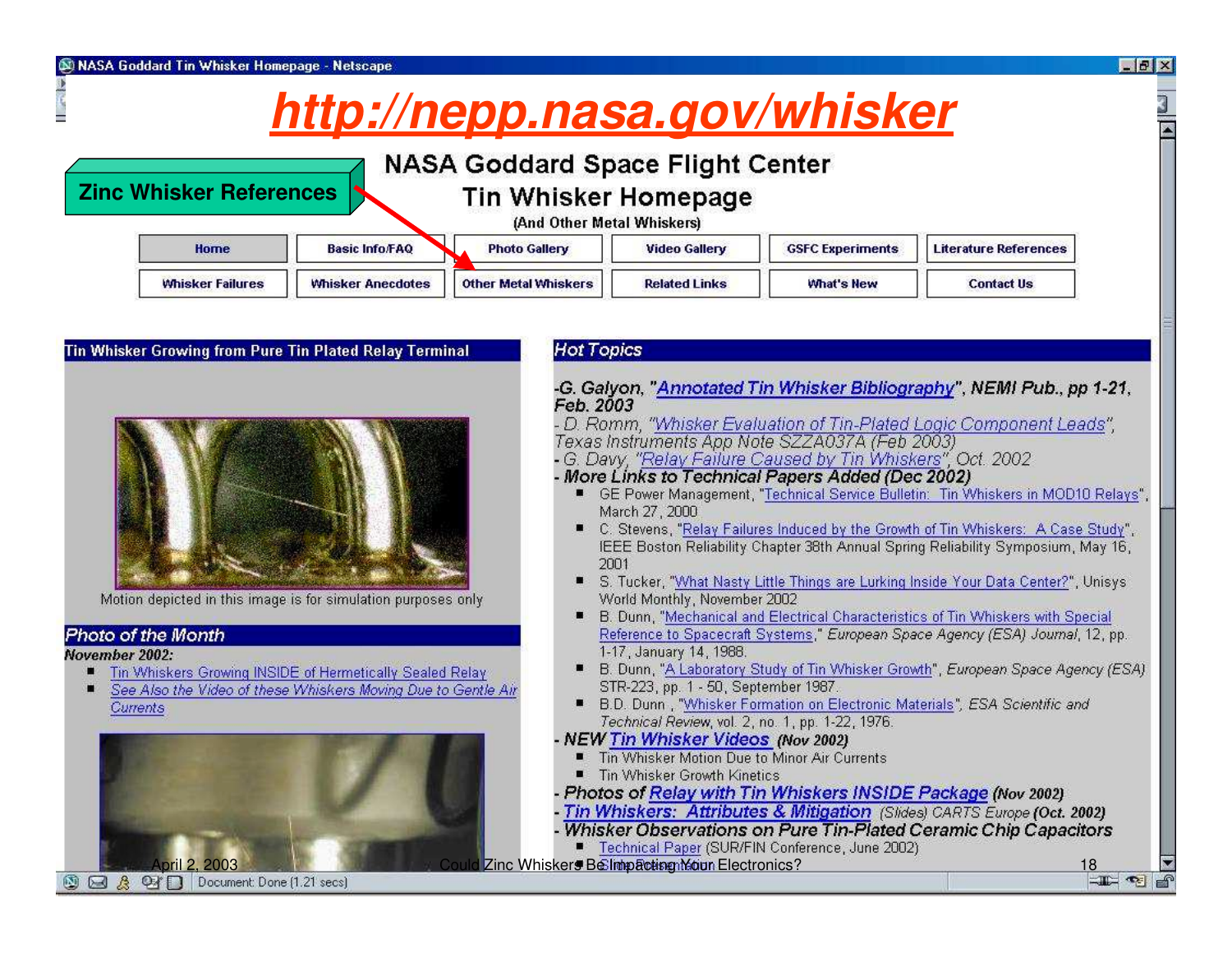## Additional Zinc Whisker References *http://nepp.nasa.gov/whisker/other\_whisker*

- **1. "What Nasty Little Things are Lurking Inside Your Data Center?" (Source: Unisys World Monthly)**
- **2. Apnea Monitor Failures: J. Downs, "The Phenomenon of Zinc Whisker Growth and the Rotary Switch (or, How the Switch Industry Captured the Abominable Snowman)", Metal Finishing, August 1994, pp. 23-25**
- **3. How Do Zinc Whiskers Affect Today's Data Centers? (Source: Power Quality Solutions, July 13, 2001)**
- **4. Zinc Whiskers Growing on Raised Floor Tiles are Causing Conductive Contamination Failures and Equipment Shutdowns (Source: The Uptime Institute)**
- **5. Zinc Whiskers on Floor Tiles (Source: Infinite Access Floors)**
- **6. Precautions Against Zinc Whiskers (Source: Compaq)**
- **7. Monitoring Zinc Whiskers (Source: Telstra Research)**
- **8. Zinc Whisker Abatement (Source: Worldwide Environmental Services)**
- **9. Zinc Whisker Contamination: A Paper on the Effect and Abatement of Zinc Whiskers in Data Processing Centers, David Loman (HP Services)**
- **10. Are Zinc Whiskers Growing in Your Computer Room? (Source: Data Clean Corp.)**
- **11. Zinc Whiskers (Source: Infinite Access Floors)**